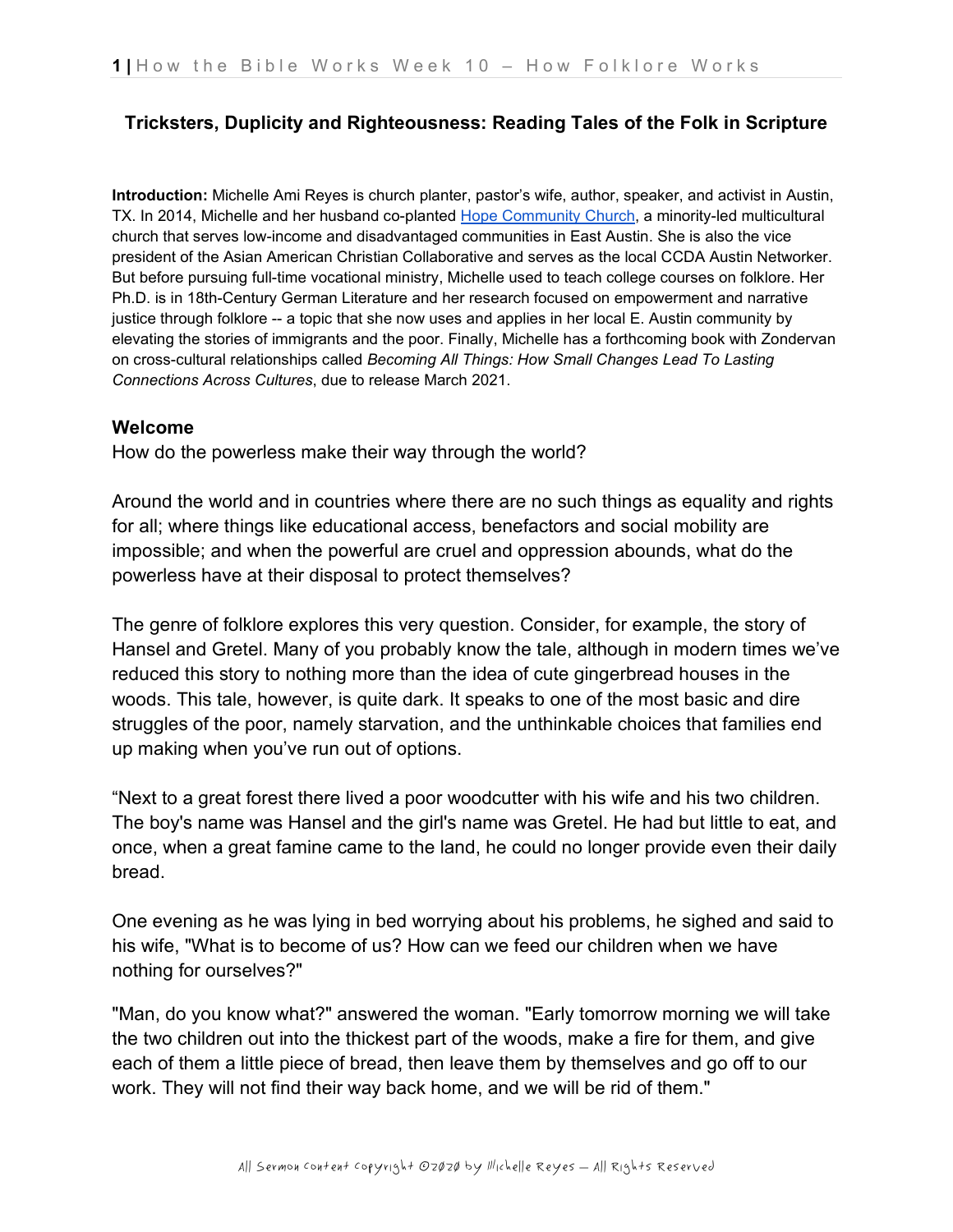The children are thenceforth abandoned in the woods, a metaphor for being abandoned in the world and left vulnerable to its great evils. The inevitability of danger for orphaned homeless children is immediately found in their encounter with a witch, who kidnaps them and plans to eat them. This is what poverty has inflicted: helpless, vulnerable children at the margins of society with no one coming to rescue them from abuse.

But when the moment comes for the witch to throw the children into the oven to bake and eat them - a clear act of dehumanization in which the witch treats these little humans as nothing more than animal meat - what does Gretel do? Gretel uses trickery to overcome the old woman. She pretends to be stupid and not understand the woman's instructions. This leads the old woman to open the oven door and lean inside in an attempt to show Gretel how it is done, providing the opportunity for Gretel to shove her captor inside, lock the oven door, and murder the witch.

Gretel is a trickster, and her ability to survive is dependent on her ability to outwit her oppressor. There is also a bit of irony here as Gretel learned the art of trickery from the old woman herself, who tricked Hansel and Gretel into entering her house. It is this exact duplicity and cunning that Gretel uses to commit murder in order to save herself and her brother.

What are we to do with such a tale?

Many Christians wholesale reject these types of stories. They're full of duplicity, cunning, immorality even. "These tales are not a model for the Christian life," I've heard more than one person say.

But what many don't realize is we see these exact types of tales in Scripture.

There's a whole subset of stories within biblical narrative that would be considered tales of the folk, and in them tricksters abound. It's time we revisited these tales and take another look at what they're trying to tell us about our world today, the powerless among us, and what righteousness for them actually looks like.

## **Survival Tales**

If I asked you to think of a trickster, who comes to mind? Perhaps Loki, Thor's brother, who constantly uses his silver tongue to grab power, or Maui, the demi-god from *Moana*? Modern folklorists have also heralded Lisbeth Salandar from *The Girl With The Dragon Tattoo* and Katniss Everdeen from *The Hunger Games* as modern-day female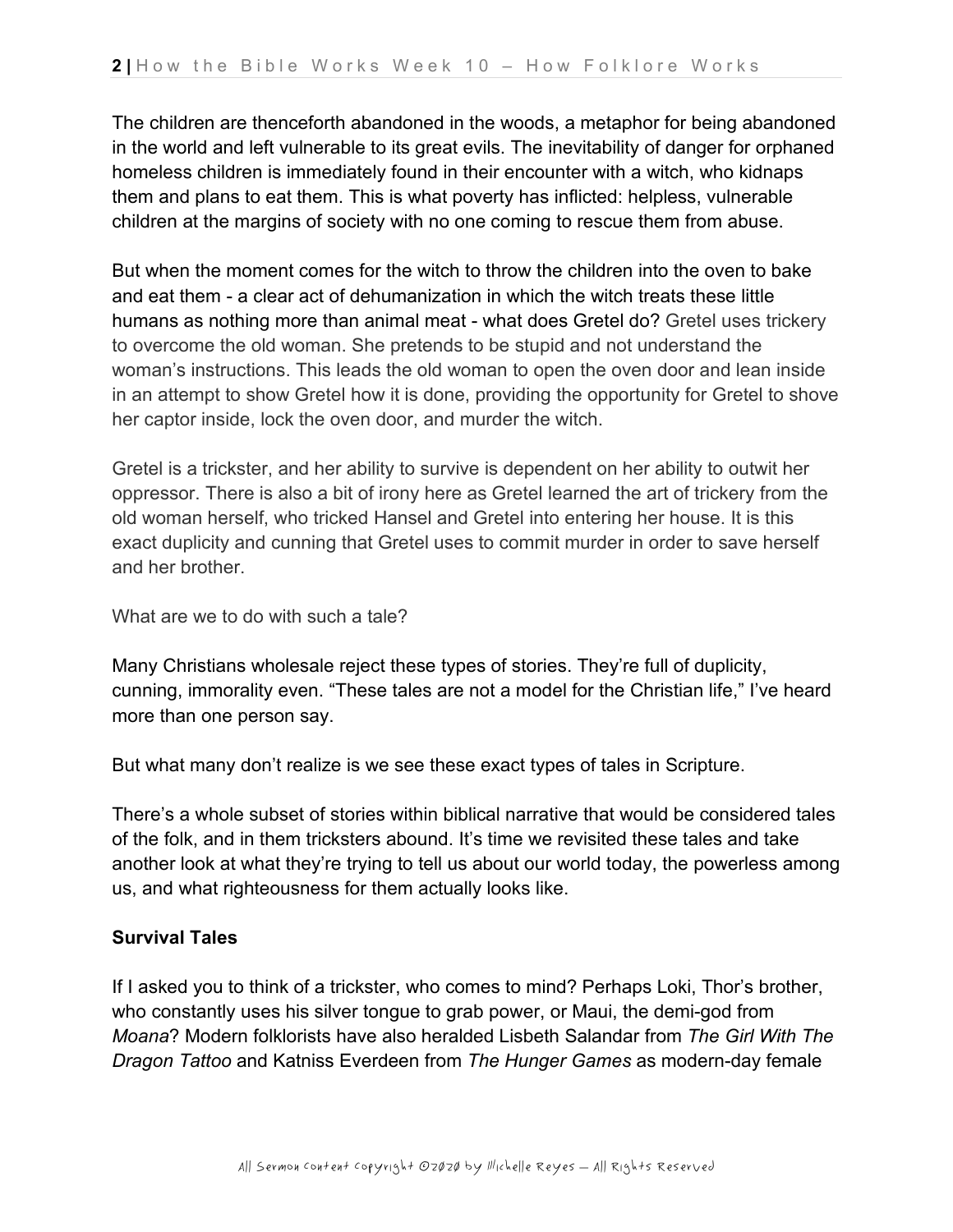tricksters, or trickstars, who transgress societal norms in different ways to outwit their oppressors. But what about tricksters in Scripture?

Think of Jacob, lying to his father to steal his brother's birthright, or Rahab, tricking Jericho's soldiers so they wouldn't find the Israelte spies. These sorts of stories in the Bible are what I would call tales of the folk. Now, granted, there is no category of folklore in the Bible as we understand the genre in modern times. But we do have the genre of biblical narrative, and tales of the folk fall under this.

Folklore at its basic definition are tales of the folks. They are stories that center the lives of the peasants, i.e., the powerless, their struggles and also their resilience. It's an oral tradition passed among workers in the fields and around fires in the evenings with clever ideas for how to survive, how to outwit the perpetrator or the oppressor, and come out alive at the end. These were never intended to be merely nursery tales for children. These stories have everything to do with starvation, hunger, murder, abuse, rape, stolen property, sexual predators, and more, and they were meant to be powerful tools for the powerless to wield in order to survive.

Much of Scripture was was written by and for oppressed peoples, and folklore specifically are the stories and tales of how oppressed peoples can survive in sinful systems. Folklore is the site of resistance for marginalized people and communities, and this genre gives us examples and stirs our imagination for how we might live faithfully even when faced with broken systems and institutions. The protagonists are all underdogs, who learn to become tricksters in order to make their way in the world. For them, it was never about becoming wealthy and famous. It was simply about still being alive at the end of the tale.

## **Trickery is the Tool of the Powerless**

But what exactly are tricksters and trickstars?

These figures, men or women, can rescue themselves through tricks, pursue what they need or desire through tricks, transform what they find unworkable or unworthy through tricks (Marilyn Jurich, *Sheherezade's Sisters* xvii). They have to use their wits, things like riddles and lies, to gain advantages in their communities - an unsettling situation because it repeatedly emphasizes deceit and duplicity

But what folklore in Scripture makes clear is that deceit is often the only strategy available to the powerless. At the same time, it also points to the nimble and creative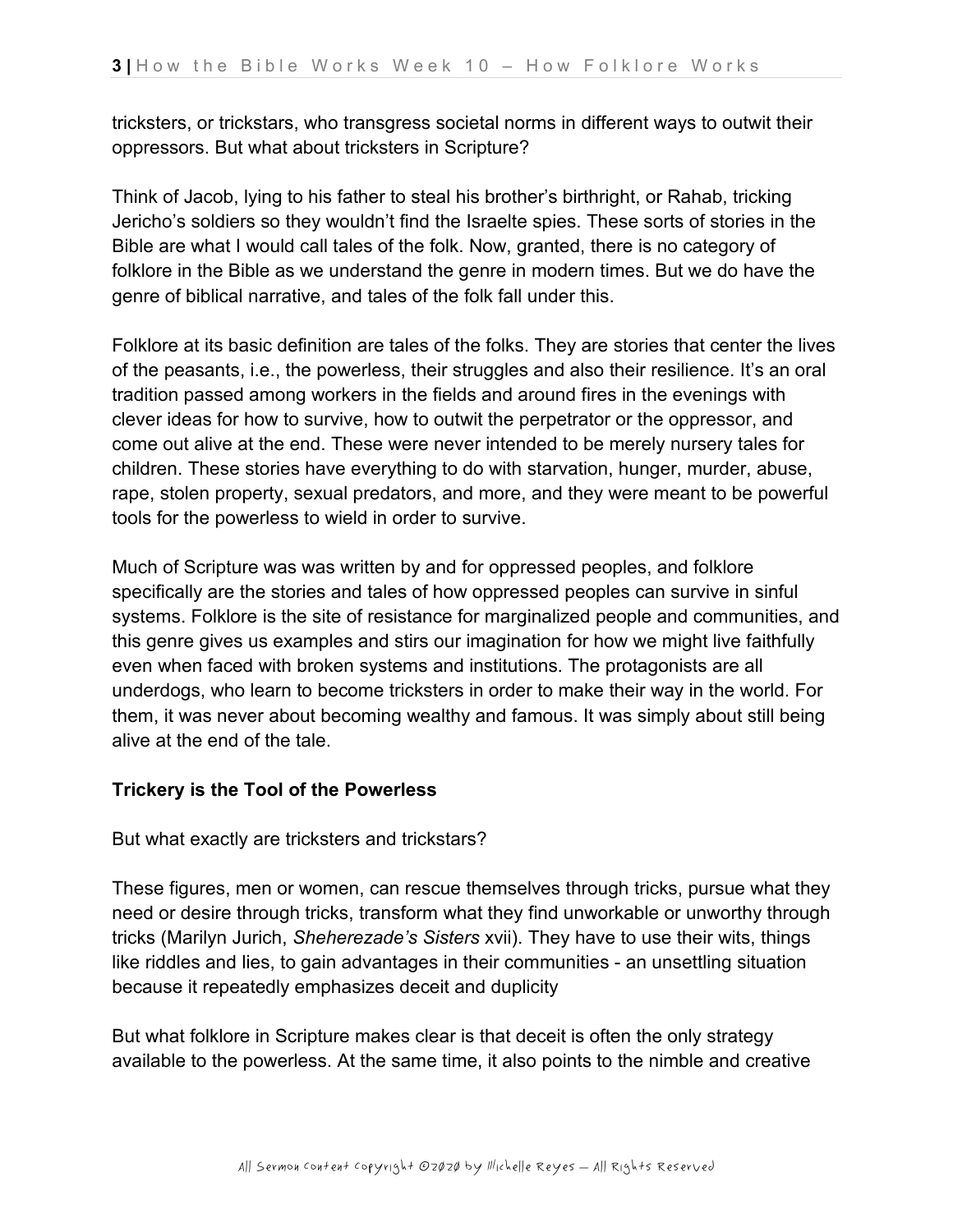intelligence of the folk. The powerless are like sleuths, delving into the lives of others and unearthing their secrets.

The work of tricksters and trickstars are both subversive and transformative. Yes, oftentimes, they're just trying to find their next meal, but they're also learning their own way to construct their own identities, effect social change, and ultimately achieve spiritual satisfaction.

# **Example of Tamar in Genesis 38**

[Scripture Slide 1] Interestingly, research has shown that it's easier to embrace the deeds of male tricksters over female trickstars. Female acts of deception and disruptive deeds usually fall short of the elaborated career of deceit that marks the lies of male cultural heroes (think Loki: most people think he's a likable character).

Female duplicity, on the other hand, is categorized as seductive, unfaithful, treacherous, and many Christians interpret Tamar in Genesis 38 in this light.

Here we read (v. 6-11): "Judah got a wife for Er, his firstborn, and her name was Tamar. But Er, Judah's firstborn, was wicked in the Lord's sight; so the Lord put him to death. Then Judah said to Onan, "Sleep with your brother's wife and fulfill your duty to her as a brother-in-law to raise up offspring for your brother." But Onan knew that the child would not be his; so whenever he slept with his brother's wife, he spilled his semen on the ground to keep from providing offspring for his brother. What he did was wicked in the Lord's sight; so the Lord put him to death also. Judah then said to his daughter-in-law Tamar, "Live as a widow in your father's household until my son Shelah grows up." For he thought, "He may die too, just like his brothers." So Tamar went to live in her father's household. – Genesis 38:6-11

I want to walk through her story, highlight some of the key elements folklore in this passage and consider what application a tale like this has for us today:

**1) Tales of the folk open with a problem and end with a solution**: The problem in this story is that Tamar, like so many vulnerable women, suffers from the gender biased restrictions of social custom. And let me explain: this story demonstrates the levirate law, which stipulated that if a man died without leaving an heir, his brother was to take his widow as a wife. The first child born of that second union was considered the legal heir of the dead man. This practice ensured that the property of the deceased man would remain within the family or clan. It also ensured the widow a secure place within her deceased husband's kinship structure.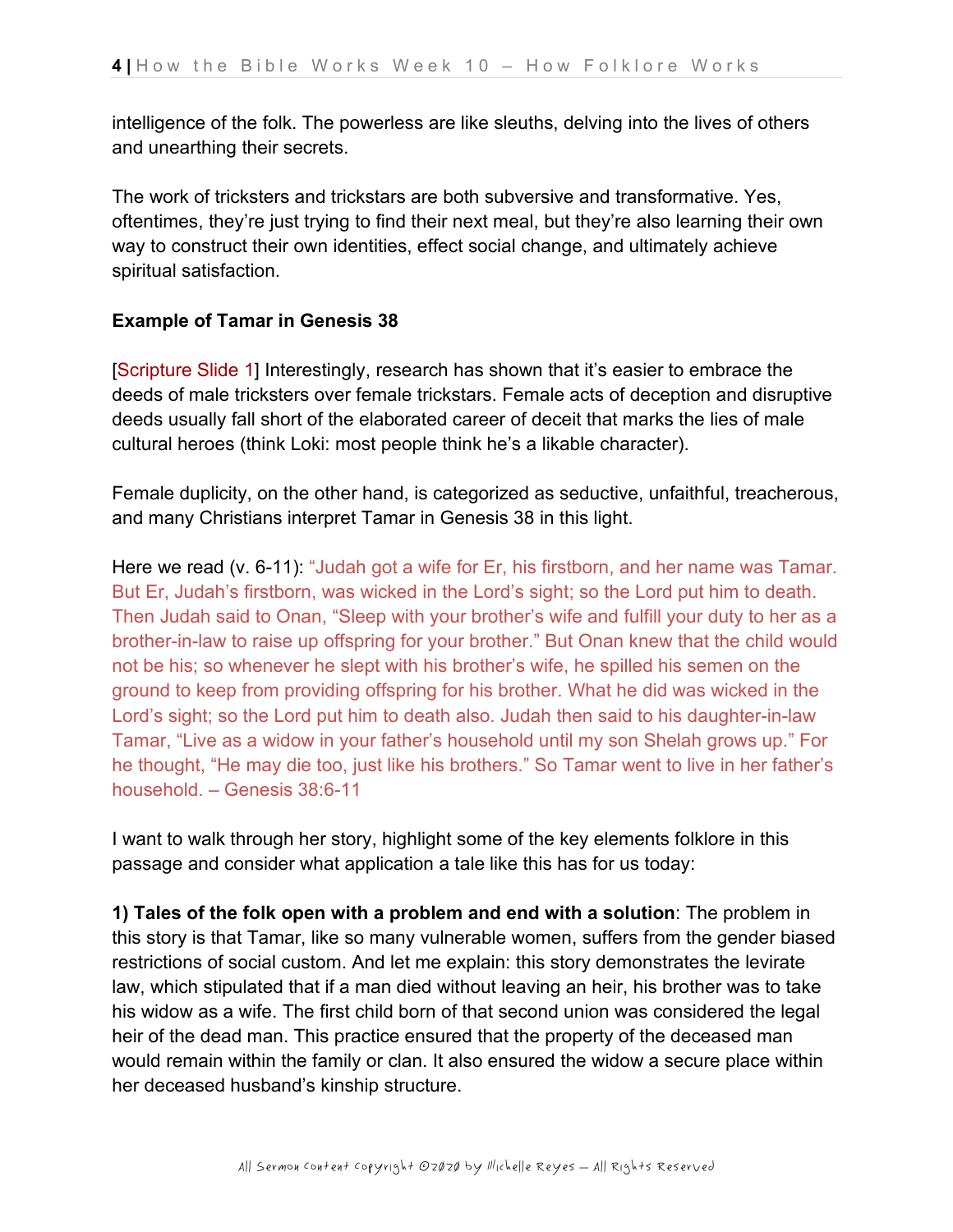However, in Genesis 38, Judah doesn't fulfill this law. Instead, he sends Tamar home and forgets all about her, rendering her virtually abandoned and helpless in society. This is a problem in a patriarchal society because Judah's actions leave a woman like Tamar legally defenseless. She literally can't 'take him to court' (or the ancient equivalent) because as a woman attached to no man, she had no personhood with regard to the laws. This is an issue of who the law privileges and who the law excludes - - and we see similar kinds of problems today.

So, what does Tamar do in the face of this injustice? She decides to defy this confinement and achieve her rights. She takes matters into her own hands and changes the course of history. And it's her unorthodox method that centers this story as distinctly folklore. She transforms herself into a sexually transgressive trickstar, tricks Judah into thinking she is a prostitute, and gets pregnant by him. She also makes sure to have proof that it was Judah that did this by keeping his seal, cord, and staff as promised payment. These actions secure a familial line for Tamar. In fact, it is because of this duplicity that she becomes part of Jesus' family tree!

**2) Let's look at the patterns in this tale:** What idea or topic is repeated in the narrative, e.g. a repeated design, color, word etc.? Here: it's a story about sex and progeny. Men refusing to sleep with Tamar and Tamar's trickery is enacted of the same kind: she dupes Judah into sleeping with him and the story ends with her giving birth to twins.

**3) Study the language:** It's not just what the powerless say, but also when they say it. Tamar, for example, speaks after she's taken action; after her trick is in motion. When Judah comes to her in verse 16 and treats her like a prostitute (which she cleverly planned), she replies to him: "And what will you give me to sleep with you?" Tamar's trick actually gives agency to her voice. Though Tamar begins as a victim, the arc of her story takes her to a position enabling her to speak for herself and to change her future.

The power dynamics are still there. Though Tamar is figuring out a way to survive, Judah is still in charge. This is still a patriarchal society. He still has the ability to ruin her. But he doesn't. The point, however, is Tamar, seeking her own salvation and protection. She volunteers to put herself in a vulnerable and dangerous situation. She chooses prostitution and sleeps with a man, which feels like the worst possible option. And she does so to face her monster head on, full knowing that things could go horribly wrong.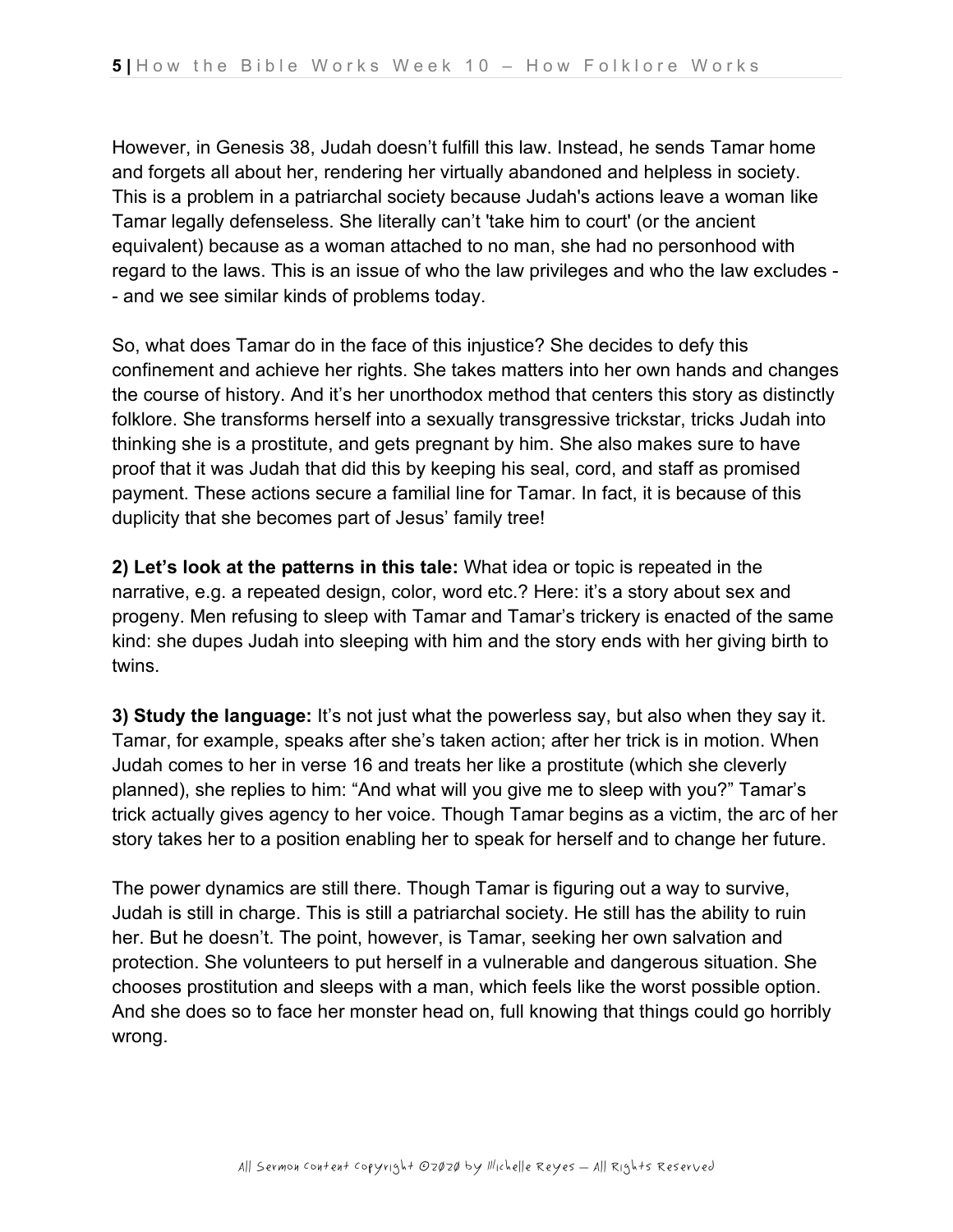But after all of this, it is Judah himself who declares, "She is more righteous than I..." – Genesis 38:26. Incredibly, Tamar's duplicity is praised as righteousness! Because her deception forces Judah to do the right thing. If she had not, the very line of the Messiah would be threatened. One of Tamar's sons is in Jesus' line, and this action gets her a place in Matthew's genealogy of Jesus! In other words, her efforts secure her a place in the family of Judah and in the line of God's promise.

Trickery - and specifically sexual trickery - is Tamar's only option, a tool that not only secures her physical and social security in her cultural location, but also promises spiritual satisfaction as well. Tamar embodies a biblical trickstar, a vulnerable and powerless woman with nothing but her wits to effect social and spiritual change and nobody condemns her for her actions.

### **Conclusion**

So, what do Christians learn from tricksters (and trickstars) in the Bible? How do tales like Tamar and Judah force us to reconsider things like lying, sexual transgressions even, and duplicity?

It is quite possible that the moral of this tale is that the end justifies the means...as long as the end is a righteous end! There is nothing selfish in what Tamar is doing. As Dianne Bergant, the Old Testament scholar, explains:

"Tamar is not a woman who tricks a man with sex in order to get what she wants; she is a woman who willingly places herself at risk in order to overcome whatever obstacles might prevent her from achieving her legitimate goal. This goal is not merely personal; she is not set on simply having a child of her own. She seeks to secure justice for her deceased husband and to ensure that his inheritance will be passed down to his descendants. She has gone to great lengths for the sake of justice" – Dianne Bergant, *Genesis: In the Beginning*

Tamar later delivers twins (v. 27), and her son, Perez, becomes an ancestor of David (Ruth 4:18-20), who is the ancestor of Jesus. Of all the ancestors who might have been memorialized in Matthew's genealogy of Jesus, Tamar is one of the few women included (Matt 1:3). This inclusion elevates her life and, undoubtedly, dignifies, dare I even say justify, her actions.

Think also of Rahab, who lies for the righteous cause of concealing the Israelites and we see God commend her, both in the book of Hebrews as well as through her inclusion in Jesus' genealogy.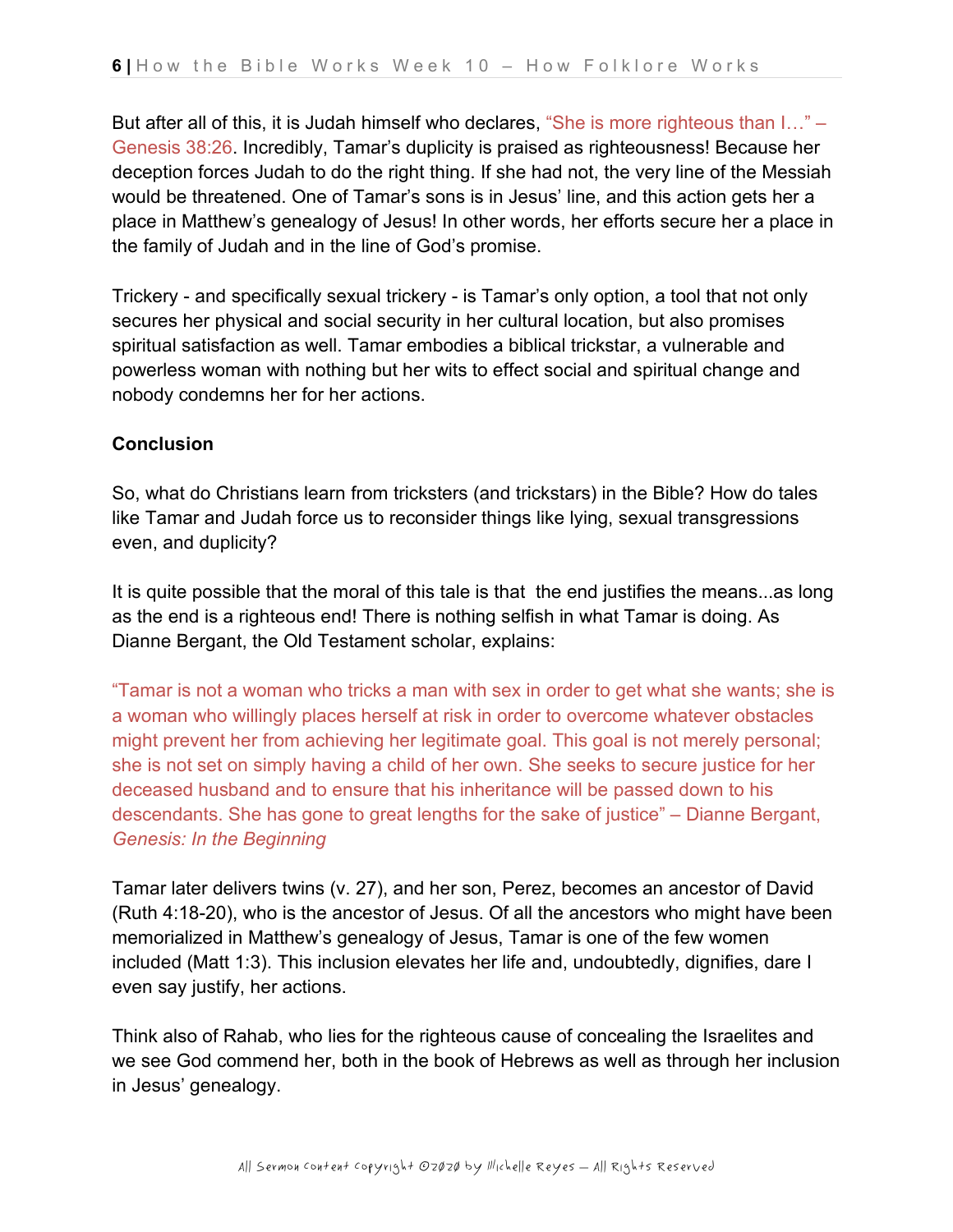Speaking of lying: St. Augustine, the 5th century theologian, talks about degrees of sin. Lying, he says, is permitted in some instances if it results in good. For the powerless in the world, Scripture seems to empower them to trust God and use their wits. And, if this is true, then it is not our job to condemn them for the great lengths to which they must go to survive.

We have Tamars in our midst today. The poor, the vulnerable, men and women in dire situations. If you find yourself in a situation where your livelihood is in danger, look to the model of Tamar: when it comes to your personal well being and the well being of your family, trust God and use your wits. Matthew 10:16 says, "I'm sending you out like sheep among wolves. Therefore, be as shrewd as snakes and as innocent as doves." Strategy, resistance, subversion: these are all tools that God provides to the destitute, so that they may live.

To be honest, though, I think many of us are the Judahs in this tale, the ones with power, and who fear being tricked. Isn't that how we see homeless people? We don't want to give them money for fear of them lying to us? We don't trust people on the streets, those who are destitute, hungry, bankrupt, or "illegal" because they might "take advantage of us." We need to hold up another person's story as a mirror into your own life and ask ourselves: Are you a Judah in someone else's life? This question is applicable for us on both an individual and systemic level. Part of our ability to be Judahs in the first place is born from broken systems and institutions, in which the law favors certain people over others, and in which our actions may, by default, disprivilege someone else. We are called to not simply not abuse someone, but to also actively work to deconstruct the systems in our society that permit such types of abuse to go unchecked in the first place. It's a both/and.

Let us never forget that God humbles the rich and the powerful through people like Tamar. When we feel we have been tricked or taken advantage of or insulted in some way, maybe it's time to listen up, see our own sin and confess it, and learn how to better care for the vulnerable in our midst. When you are on the cusp of losing power and status, do not lash out at the agents of change. Instead, we need to consider the callousness of our own hearts and how we can better love all of our neighbors and do what is right.

This is the powerful formative value that stories like Genesis 38 and other tales of the folk in Scripture offer us: they speak to both the oppressed and the oppressor; they empower and subvert; and they challenge us to reconsider what is normal and right. More than that, tales of the folk in Scripture offer us hope. Another way is possible.